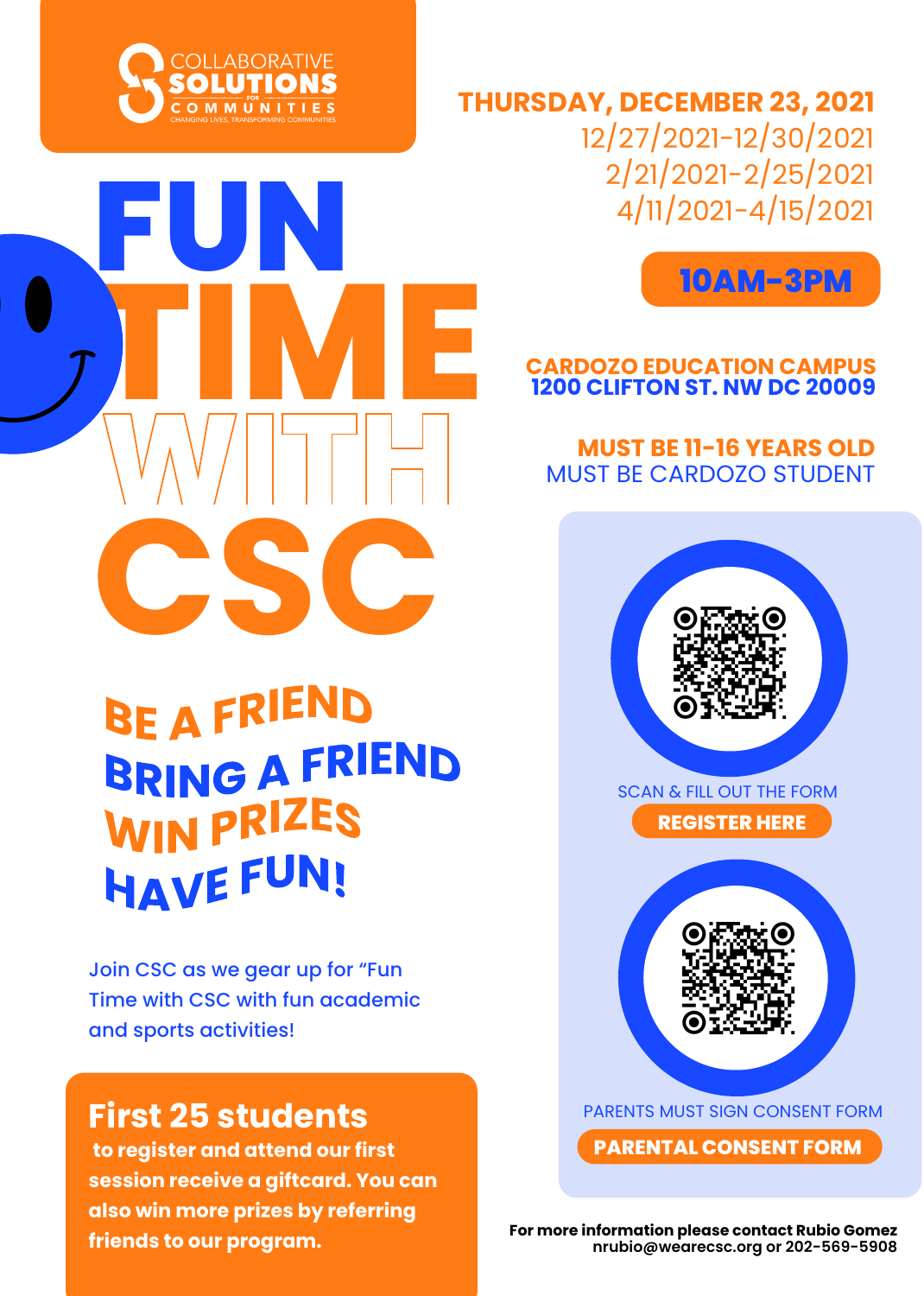

**FUN**

**THURSDAY, DECEMBER 23, 2021** 12/27/2021-12/30/2021 2/21/2021-2/25/2021 4/11/2021-4/15/2021



# **1200 CLIFTON ST. NW DC 20009 CARDOZO EDUCATION CAMPUS**

# MUST BE CARDOZO STUDENT **MUST BE 11-16 YEARS OLD**

# **CSC** BRING A FRIEND **WIN PRIZES HAVE FUN!**

**TIME** 

Join CSC as we gear up for "Fun Time with CSC" with fun academic and sports activities!

# **First 25 students**

 **To register and attend our first session receive a giftcard. You can also win more prizes by referring friends to our program.**



**REGISTER HERE** SCAN & FILL OUT THE FORM



PARENTS MUST SIGN CONSENT FORM **PARENTAL CONSENT FORM**

**For more information please contact Rubio Gomez nrubio@wearecsc.org or 202-569-5908**